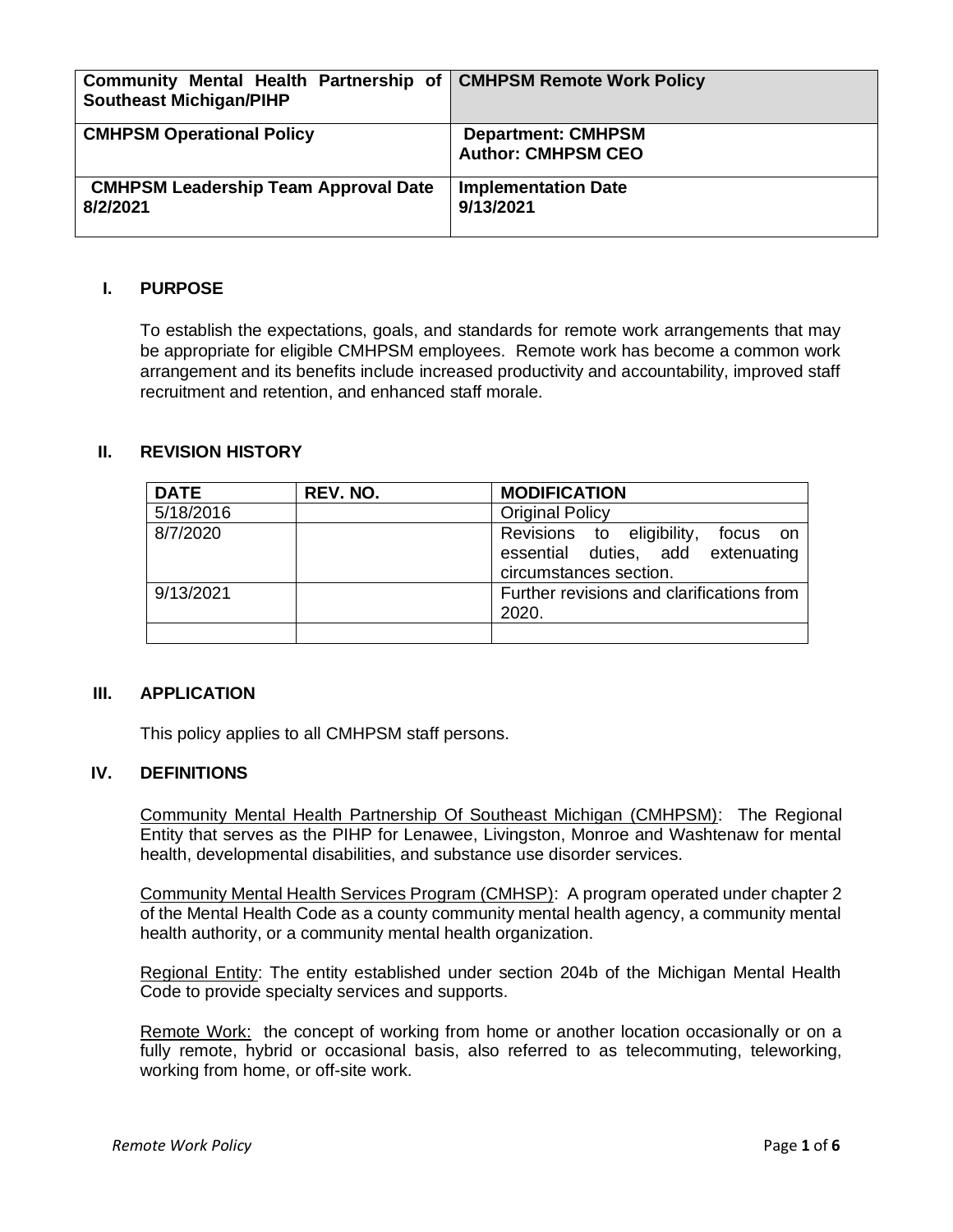# **V. POLICY**

It is the policy of the CMHPSM to consider the option of remote work arrangements when requested by an employee or when the nature of an employee's work requirements and duties are capable of being accomplished through a remote work arrangement. All CMHPSM employees will follow the standards included related to remote work at the CMHPSM.

# **VI. STANDARDS**

- A. General Expectations
	- i. Employees working remotely must:
		- 1. Work their full, typical schedule.
		- 2. Attend all virtual meetings in a virtual capacity.
		- 3. Attend mandatory in-person meetings in-person.
		- 4. Achieve the same level of production as in the office.
		- 5. Maintain equivalent availability for communication and correspondence when working remotely and in-office.
		- 6. Be available online and by phone for the duration of their usual workday, minus breaks and rest periods.
		- 7. Respond promptly to communication via messaging app, email, and phone.
		- 8. Take all required break and rest periods, as if they were in the office.
		- 9. Communicate consistently regarding their workload and status (break, lunch, working on a project, etc.).
		- 10. Follow all CMHPSM procedures and policies.
		- 11. Refrain from using alcohol or illegal drugs.
	- ii. All employee handbook requirements remain in place for CMHPSM employees working remotely. Employees who work remotely are encouraged to discuss expectations of the arrangement with household members prior to entering into a remote work agreement.
	- iii. Remote work arrangements are not a permanent, universal employee benefit. Each CMHPSM position will be graded for remote work positional eligibility based upon the duties and responsibilities identified as suitable for remote work.
	- iv. Individual employees must meet all requirements of the remote work agreement, meet work performance outcomes and maintain compliance with all CMHPSM requirements when working remotely. Employees not meeting all such requirements may have their remote work agreement ended by the CMHPSM.
	- v. The CMHPSM has the right to refuse to make remote work available to positions, or employees and retains the right to terminate a remote work arrangement at any time. Employees are never required to work remotely if eligible, unless the CMHPSM has deemed a position to be permanently fully remote for operational purposes.
	- vi. The employee's compensation, benefits, work status and work responsibilities will not change due to participation in a remote work arrangement. Likewise, the amount of time the employee is expected to work per day or pay period will not change either.
	- vii. Employees should not permit non-work-related events and activities to disrupt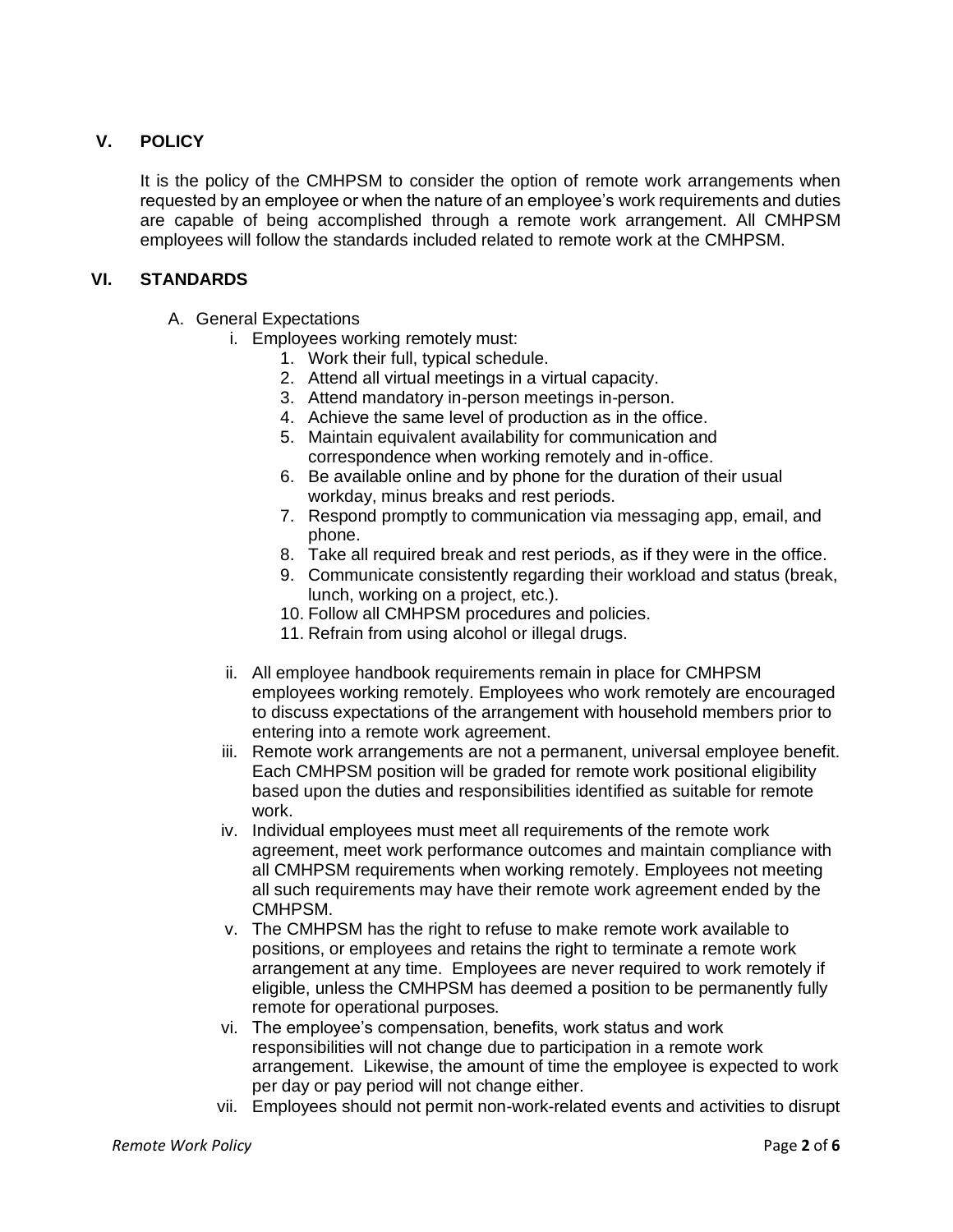or interfere with scheduled work time. Requests to use Paid Time Off (PTO) or other leave must be approved in the same manner as an employee who does not work remotely.

- viii. In-person meetings identified by the CMHPSM with required in-person attendance shall supersede a remote work agreement. It is expected that employees will physically attend all required in-person meetings if so required by their supervisor or the CMHPSM CEO.
- ix. Employees working remotely must be available by phone and email during the agreed upon business hours or as necessary to accomplish essential duties and responsibilities.
- x. The CMHPSM will supply the employee with appropriate office supplies and reimburse the employee for all other reasonable business-related expenses. Employees must get pre-approval for expenses associated with remote work. Any equipment supplied by the CMHPSM is to be used for business purposes only, unless otherwise specified. Employees must take appropriate action to protect these items from damage or theft.
- xi. The CMHPSM is not responsible for costs associated with initial setup of the employee's home office such as remodeling, furniture or lighting, or repairs or modifications to the home office space.
- xii. The CMHPSM is not responsible for costs associated with establishing, maintaining or utilization of internet service for employees working remotely. Most employees are eligible for a mobile phone with a hot-spot or a standalone hot-spot or jetpack device to support mobile work, these devices and data limits are likely not sufficient for frequent hybrid remote work. A stable internet connection from an employee's remote work site is a requirement of employees electing to work remotely and should be considered when entering into a remote work agreement.
- B. Positional Eligibility
	- i. Remote work opportunities will be determined for individual positions based upon the essential duties and responsibilities within each employee's job description and other work as assigned. Employees considering a remote work arrangement, should first discuss their interest in remote work with their direct supervisor.
	- ii. Only employees whose positions meet the exemption guidelines from the overtime requirements of the Fair Labor Standards Act (FLSA) will be allowed to have a remote work arrangement, unless approved by the CMHPSM CEO.
	- iii. Before entering into a remote work agreement, the employee and supervisor will evaluate the suitability of such an arrangement paying particular attention to the following areas: employee suitability; job responsibilities; equipment needs, workspace design, and scheduling and communication considerations; tax and other legal implications.
		- 1. **Fully remote eligible positions** have essential duties and responsibilities which are suitable to be fully completed while working remotely. Individuals in these positions shall be eligible for remote work agreements that provide for up to five days per week of remote work. Fully remote positions must be designated as such by their direct supervisor and the CMHPSM CEO. An approved remote work agreement is required for individuals in fully remote eligible arrangements.
		- 2. **Hybrid eligible positions** are positions with duties which are suitable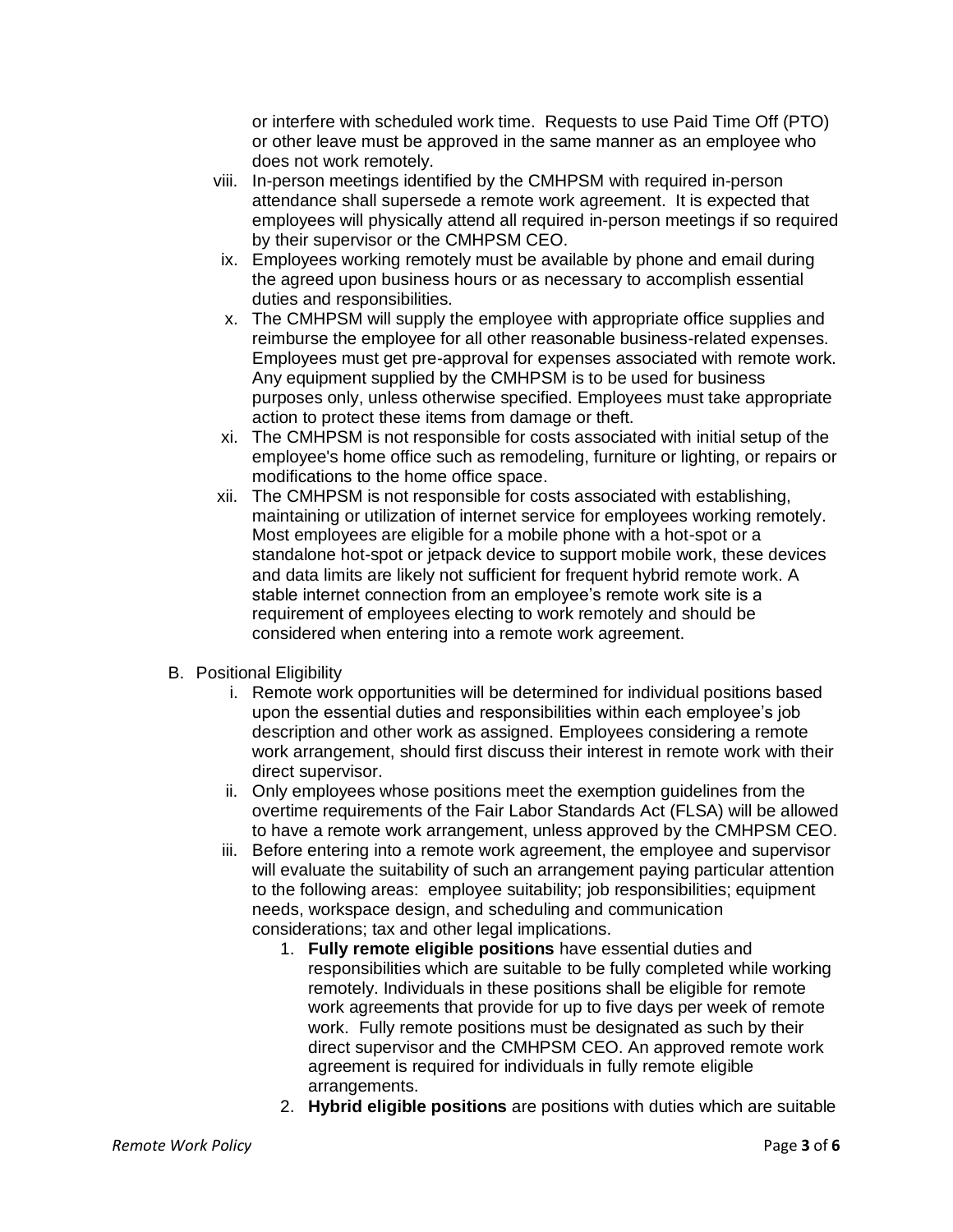to be frequently conducted, completed and monitored remotely. Individuals approved to work remotely would do so one to three days per week and be in the office the remainder of the week. Designation of positions eligible for hybrid remote work require approval by the supervisor and the CMHPSM CEO. A CMHPSM approved remote work agreement is required for individuals in eligible positions electing to work remotely.

- 3. **Occasional remote work is available to all eligible positions at the CMHPSM**, requests for remote work that occur on an occasional basis must be approved in advance by the employee's supervisor and do not require the approval of the CEO. Occasional remote work is defined as on average one to three days of remote work per month.
- 4. **All CMHPSM positions are eligible for extenuating circumstances remote work as described within this policy.**

|                                          | <b>Fully Remote</b>                                                         | <b>Hybrid</b>                                                                                                                             |
|------------------------------------------|-----------------------------------------------------------------------------|-------------------------------------------------------------------------------------------------------------------------------------------|
| <b>Telecommuting Agreement Required?</b> | Yes                                                                         | Yes                                                                                                                                       |
| Eligible for Permanent Office?           | No, Fully remote<br>employees would be<br>eligible to use drop in<br>desks. | Potentially, depending<br>on the number of days<br>in the office, CMHPSM<br>operational needs and<br>the requirements of the<br>position. |
| <b>CEO Approval Needed?</b>              | Yes                                                                         | Yes                                                                                                                                       |

- C. Individual Eligibility
	- i. New employees, employees on probation, employees on a corrective action plan, performance improvement plan or any other status determined to be ineligible by the CMHPSM CEO, may not be considered for remote work arrangements or may have a remote work agreement terminated by the CMHPSM.
	- ii. Remote work arrangements may be discontinued at any time at the discretion of the employer. Such changes would typically only occur when an individual's essential duties or responsibilities change significantly or if an individual is not successfully meeting their essential duties and responsibilities. Every effort will be made to provide thirty (30) days' notice. However, there may be instances where no notice is possible.
- D. CMHPSM Office Space
	- i. Employees electing to work remotely on a hybrid basis will not be eligible for permanent assigned office space at the CMHPSM offices, unless the CMHPSM CEO approves such assignment. Office space assignments are at the determination of the CMHPSM and based around business and operational needs. Employees approved for a hybrid remote work arrangement may need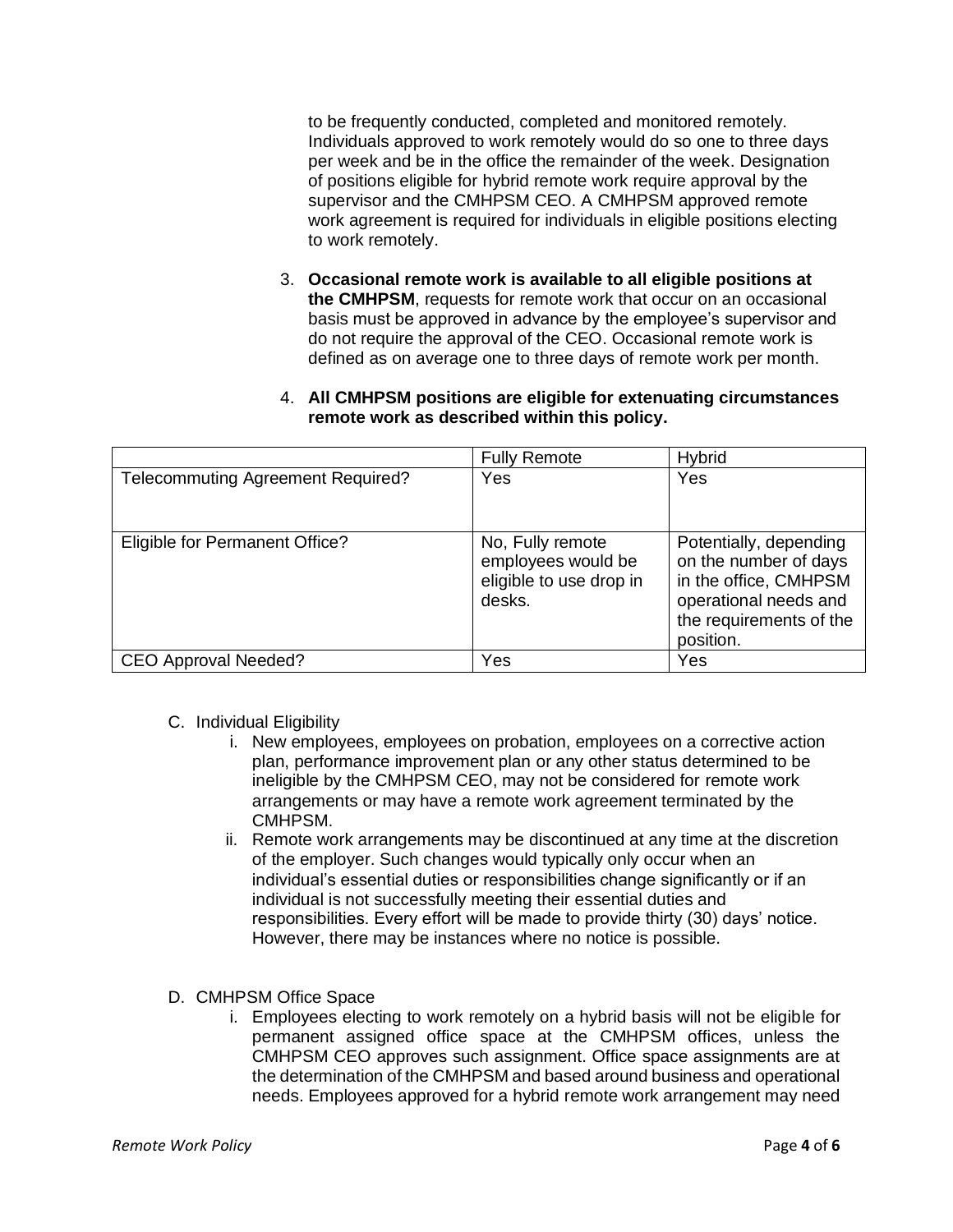to share CMHPSM office space or utilize a drop-in station while working in the CMHPSM offices for their in office days.

- E. Equipment
	- i. All computer-based work shall be conducted utilizing CMHPSM equipment and software, following all applicable CMHPSM policies.
	- ii. The CMHPSM shall determine, with information supplied by the supervisor and the employee, the appropriate equipment needs, (including hardware, software, and other equipment) for each remote employment, which will be on a case-by-case basis. Equipment supplied by the CMHPSM, will be maintained by the CMHPSM. Equipment supplied by the employee, if deemed appropriate by the CMHPSM, shall be maintained by the employee. The CMHPSM accepts no responsibility for damage or repairs to employeeowned equipment. The CMHPSM reserves the right to make determinations as to appropriate equipment, subject to change at any time. Equipment supplied by the CMHPSM is to be used for business purposes only. Employees must follow all policies, procedures or processes stablished by the CMHPSM related to CMHPSM equipment.

## F. Security

- i. Employees working remotely must continue to abide by all CMHPSM policies and procedures including those regarding computer use, HIPAA privacy and security, corporate compliance and confidentiality.
- ii. Employees working remotely will be expected to ensure the protection of proprietary CMHPSM and consumer information through use of locking doors, desks, file cabinets, and media storage, regular password maintenance, and any other steps appropriate for the job and the environment. Unless the employee lives alone, computers should be locked when not in sight, and other household members should be not allowed to access or use CMHPSM property.

#### G. Safety

- i. The employee must establish and maintain a clean, safe, dedicated ergonomically correct workspace subject to inspection with proper notice. If the site is located in an employee's home or private office, the CMHPSM shall not be responsible for costs associated with the initial setup of the employee's off-site office. The CMHPSM may be responsible for the cost of reasonable accommodations to support employees with disabilities in establishing a remote office location.
- ii. Any incidents identified within the CMHPSM employee handbook that require notification must be reported to the employee's supervisor.
- iii. If an employee's position requires visits from clients, consumers, co-workers or others, any such visits must be pre-approved by the CMHPSM CEO, and the employee must have appropriate homeowners' insurance coverage as determined by the CMHPSM.
- H. Extenuating Circumstances
	- i. At the discretion of the CMHPSM CEO or their designee, if the CMHPSM offices are unavailable for more than two (2) workdays due to extenuating circumstances, most employees would be eligible for full remote work arrangements. At the discretion of the CEO, with a focus on the essential and non-essential functions of the CMHPSM, employees would be notified of their